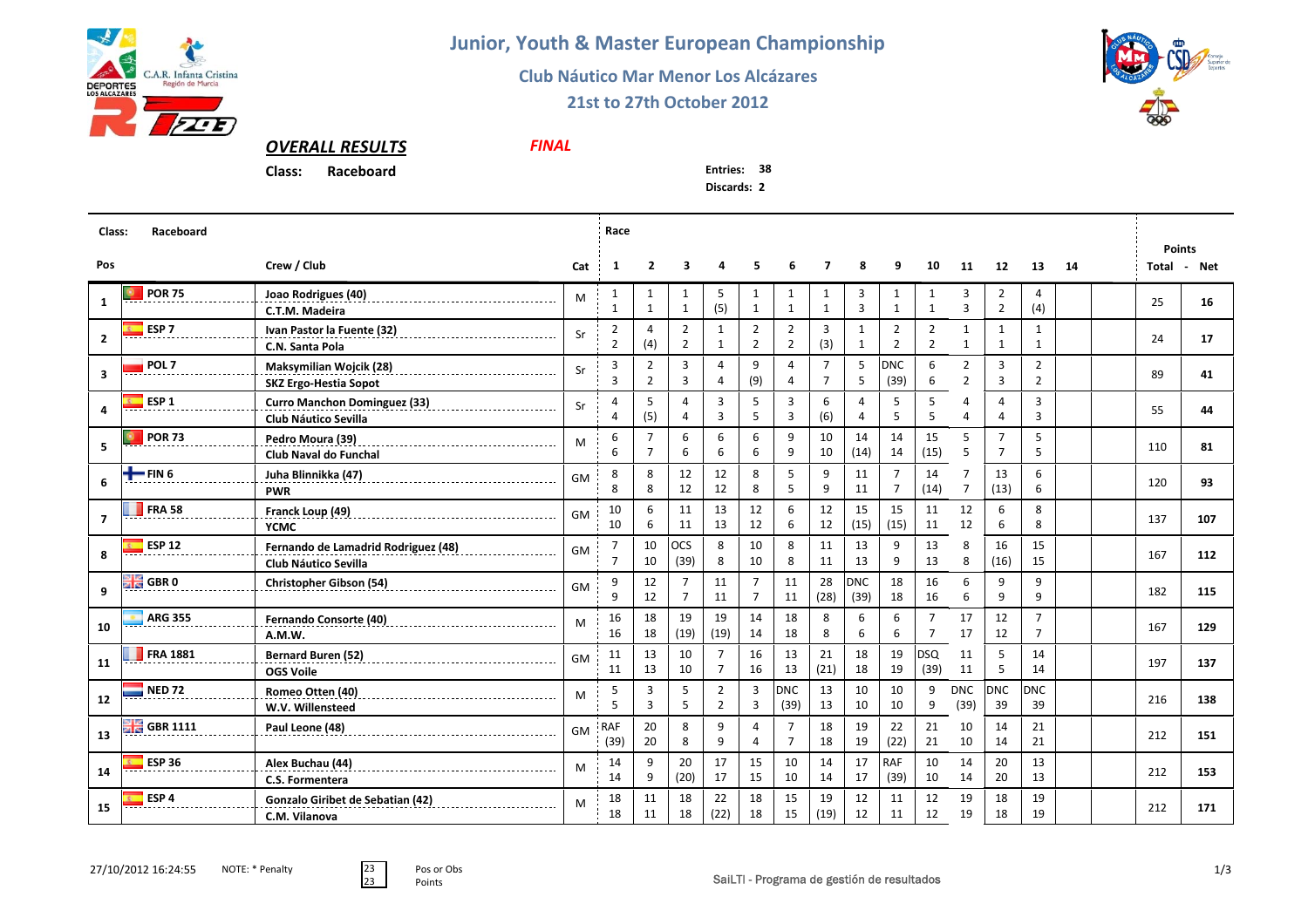| Class: | Raceboard           |                                                                              |              | Race        |                |            |            |            |            |                                  |                                            |                  |                    |            |                  |                  |    |               |     |
|--------|---------------------|------------------------------------------------------------------------------|--------------|-------------|----------------|------------|------------|------------|------------|----------------------------------|--------------------------------------------|------------------|--------------------|------------|------------------|------------------|----|---------------|-----|
| Pos    |                     |                                                                              |              |             | $\overline{2}$ | 3          |            | 5          | 6          | $\overline{7}$                   | 8                                          | 9                | 10                 |            |                  |                  |    | <b>Points</b> |     |
|        |                     | Crew / Club                                                                  | Cat          | 1           |                |            | 4          |            |            |                                  |                                            |                  |                    | 11         | 12               | 13               | 14 | Total Net     |     |
| 16     | <b>POR 74</b>       | Alexandre Rebelo (41)<br>-----------------------<br><b>Centro Treino Mar</b> | М            | 15<br>15    | 15<br>15       | 22<br>(22) | 14<br>14   | 21<br>21   | 12<br>12   | 20<br>20                         | 16<br>16                                   | 13<br>13         | <b>DNC</b><br>(39) | 22<br>22   | 8<br>8           | 20<br>20         |    | 237           | 176 |
|        | <b>NED 40</b>       | Sjors Hardholt (18)                                                          |              | 12          | 19             | 13         | 10         | 13         | 22         | 23                               | 21                                         | <b>DNC</b>       | <b>DNC</b>         | 18         | 19               | 10               |    |               |     |
| 17     |                     | <b>Amsterdam Windsurfing</b>                                                 | Sr           | 12          | 19             | 13         | 10         | 13         | 22         | 23                               | 21                                         | (39)             | (39)               | 18         | 19               | 10               |    | 258           | 180 |
| 18     | ESP <sub>9</sub>    | Paco Manchon Tejedor (65)                                                    | $\vee$       | 17          | 16             | 15         | 18         | 20         | 14         | 24                               | 27                                         | 21               | <b>DNC</b>         | 9          | 15               | 16               |    | 251           | 185 |
|        |                     | <b>Club Náutico Sevilla</b>                                                  |              | 17          | 16             | 15         | 18         | 20         | 14         | 24                               | (27)                                       | 21               | (39)               | 9          | 15               | 16               |    |               |     |
| 19     | <b>ESP 11</b>       | <b>Maria Antonia Dominguez Gutierrez (54)</b><br><b>Club Náutico Sevilla</b> | $\vee$       | 13<br>13    | 23<br>23       | 9<br>9     | 16<br>16   | 17<br>17   | 17<br>17   | <b>DNF</b><br>(39)               | 26<br>26                                   | 25<br>25         | <b>DNC</b><br>(39) | 13<br>13   | 10<br>10         | 18<br>18         |    | 265           | 187 |
|        | <b>POL 125</b>      | Pawel Frydrychowicz (59)                                                     |              | 19          | 14             | 16         | 24         | 11         | 20         | 29                               | 22                                         | 16               | <b>DNC</b>         | 15         | 17               | 22               |    |               |     |
| 20     |                     | <b>SKZ Ergo-Hestia Sopot</b>                                                 | $\vee$       | 19          | 14             | 16         | 24         | 11         | 20         | (29)                             | 22                                         | 16               | (39)               | 15         | 17               | 22               |    | 264           | 196 |
| 21     | <b>RUS 54</b>       | <b>Murashev Artem (18)</b>                                                   | Y            | 27          | 26             | 24         | 30         | 28         | 28         | 4                                | 9                                          | $\overline{4}$   | 4                  | 27         | 26               | 23               |    | 260           | 202 |
|        |                     | <b>Surf Station Bumerang</b>                                                 |              | 27          | 26             | 24         | (30)       | (28)       | 28         | 4                                | 9                                          | 4                | 4                  | 27         | 26               | 23               |    |               |     |
| 22     | <b>GER 475</b>      | <b>Christian Kowollik (56)</b>                                               | $\mathsf{V}$ | <b>DNF</b>  | 21             | 17         | 20         | 23         | 19         | 26                               | <b>DNC</b>                                 | 23               | 22                 | 16         | 11               | 12               |    | 288           | 210 |
|        |                     | Padeborner Y.C.                                                              |              | (39)        | 21             | 17         | 20         | 23         | 19         | 26                               | (39)                                       | 23               | 22                 | 16         | 11               | 12               |    |               |     |
| 23     | <b>ESP 20</b>       | Borja Carracedo-Serra (17)<br><b>Club Náutico Sevilla</b>                    | Y            | 28<br>28    | 29<br>29       | 28<br>28   | 31<br>(31) | 27<br>27   | 29<br>29   | 5<br>5                           | $\overline{7}$<br>$\overline{7}$           | 12<br>12         | 3<br>3             | 28<br>28   | 30<br>(30)       | 28<br>28         |    | 285           | 224 |
|        | <b>FRA 171</b>      | Jean Asia (61)                                                               | $\vee$       | 20          | 22             | 21         | 15         | 19         | 21         | 25                               | 24                                         | 24               | 17                 | 20         | <b>DNC</b>       | 25               |    |               |     |
| 24     |                     | Y.C.P.R                                                                      |              | 20          | 22             | 21         | 15         | 19         | 21         | (25)                             | 24                                         | 24               | 17                 | 20         | (39)             | 25               |    | 292           | 228 |
|        | $=$ FIN 5           | Daniel Blinnikka (18)<br>Languarea - Languarea Blinnich Blinnich (18)        | Y            | 26          | 25             | 26         | 25         | 24         | 25         | 17                               | 23                                         | 20               | 19                 | 26         | 21               | 11               |    |               |     |
| 25     |                     | <b>HySurf</b>                                                                |              | (26)        | 25             | (26)       | 25         | 24         | 25         | 17                               | 23                                         | 20               | 19                 | 26         | 21               | 11               |    | 288           | 236 |
| 26     | <b>ESP 91</b>       | Rafael Ros Pardo (60)                                                        | $\vee$       | 21          | 17             | 14         | 23         | 22         | 16         | <b>DNF</b>                       | <b>DNC</b>                                 | 27               | <b>DNC</b>         | 21         | 23               | 17               |    | 318           | 240 |
|        |                     | C.N. Port sa Playa                                                           |              | 21          | 17             | 14         | 23         | 22         | 16         | (39)                             | (39)                                       | 27               | 39                 | 21         | 23               | 17               |    |               |     |
| 27     | <b>NED 465</b>      | Huig Jan Tak (18)<br><b>WSV Binnenmaas</b>                                   | Y            | DNC<br>(39) | 32<br>32       | 27<br>27   | 32<br>32   | 33<br>(33) | 31<br>31   | $\overline{2}$<br>$\overline{2}$ | $\overline{2}$<br>$\overline{2}$           | 3<br>3           | <b>DNE</b><br>39   | 29<br>29   | 29<br>29         | 24<br>24         |    | 322           | 250 |
|        | <b>FRA 635</b>      | Pierre Ledet (19)                                                            |              | 25          | 28             | 23         | 26         | 25         | 24         | 22                               | 25                                         | <b>DNC</b>       | 18                 | 25         | 22               | 26               |    |               |     |
| 28     |                     | C.V. Villeneuve d'Asiq                                                       | Y            | 25          | (28)           | 23         | 26         | 25         | 24         | 22                               | 25                                         | (39)             | 18                 | 25         | 22               | 26               |    | 328           | 261 |
|        | ESP <sub>6</sub>    | Alvaro Rivera (18)                                                           | Y            | 29          | 30             | 29         | 34         | 31         | 30         | 16                               | 20                                         | 17               | 8                  | 30         | 25               | 29               |    |               |     |
| 29     | <b>Sorpion Bay</b>  | <b>Club Nautico Sevilla</b>                                                  |              | 29          | 30             | 29         | (34)       | (31)       | 30         | 16                               | 20                                         | 17               | 8                  | 30         | 25               | 29               |    | 328           | 263 |
| 30     | USA <sub>7</sub>    | <b>Monty Spindler (56)</b>                                                   | $\vee$       | 22          | 24             | <b>DNC</b> | 21         | <b>DNC</b> | <b>DNC</b> | 15                               | 8                                          | 8                | <b>DNC</b>         | <b>DNC</b> | <b>DNC</b>       | DNC              |    | 371           | 293 |
|        |                     |                                                                              |              | 22          | 24             | (39)       | 21         | (39)       | 39         | 15                               | 8                                          | 8                | 39                 | 39         | 39               | 39               |    |               |     |
| 31     | <b>ESP 177</b>      | Luis Camacho López (49)<br>C.N. Lloret                                       | GM           | 24<br>24    | 35<br>35       | 25<br>25   | 28<br>28   | 26<br>26   | 26<br>26   | <b>DNC</b><br>(39)               | <b>DNC</b><br>(39)                         | <b>DNC</b><br>39 | <b>DNC</b><br>39   | 23<br>23   | 27<br>27         | 27<br>27         |    | 397           | 319 |
|        | <b>ESP 3311</b>     | Vicente De Juan Garcia (46)                                                  |              | <b>DNC</b>  | 37             | 33         | 35         | <b>DNC</b> | 34         | 27                               | 28                                         | 28               | 20                 | 31         | 28               | 30               |    |               |     |
| 32     |                     | R.C. Maritimo Melilla                                                        | GM           | (39)        | 37             | 33         | 35         | (39)       | 34         | 27                               | 28                                         | 28               | 20                 | 31         | 28               | 30               |    | 409           | 331 |
|        | <b>ESP 364</b>      | Marc Leutscher (46)                                                          | GM           | 23          | 27             | <b>DNC</b> | 27         | 32         | 23         | <b>DNC</b>                       | <b>DNC</b>                                 | <b>DNC</b>       | <b>DNC</b>         | 24         | 24               | <b>DNC</b>       |    |               |     |
| 33     |                     | C.N. Alicante Costa Blanca                                                   |              | 23          | 27             | (39)       | 27         | 32         | 23         | (39)                             | 39                                         | 39               | 39                 | 24         | 24               | 39               |    | 414           | 336 |
| 34     | <b>ESP 86</b>       | Royo Cervello ()<br>----------------------------                             | Y            | 32          | 34             | 32         | 33         | 30         | 33         | 30                               | <b>DNC</b>                                 | 26               | DNC                | 32         | 31               | 31               |    | 422           | 344 |
|        |                     | C.W. Hispano Frances Valencia                                                |              | 32          | 34             | 32         | 33         | 30         | 33         | 30                               | (39)                                       | 26               | (39)               | 32         | 31               | 31<br><b>DNC</b> |    |               |     |
| 35     | <b>ESP 951</b>      | Alejandro Rivera Martinez (50)                                               | GM           | 30<br>30    | 31<br>31       | 30<br>30   | 29<br>29   | 29<br>29   | 27<br>27   | <b>DNC</b><br>(39)               | <b>DNC</b><br>(39)                         | DNC<br>39        | DNC<br>39          | 33<br>33   | <b>DNC</b><br>39 | 39               |    | 443           | 365 |
|        | ESP 707             | Carlos Griñon (46)                                                           |              | 31          | 33             | 31         | 36         | <b>DNC</b> | 32         | <b>DNC</b>                       | <b>DNC</b>                                 | <b>DNC</b>       | DNC DNC            |            | <b>DNC</b>       | DNC              |    |               |     |
| 36     |                     | Sea Surf Patrol                                                              | GM           | 31          | 33             | 31         | 36         | (39)       | 32         | (39)                             | 39                                         | 39               | 39                 | 39         | 39               | 39               |    | 475           | 397 |
|        | 27/10/2012 16:24:57 | $\frac{23}{23}$<br>Pos or Obs<br>NOTE: * Penalty<br>Points                   |              |             |                |            |            |            |            |                                  | SaiLTI - Programa de gestión de resultados |                  |                    |            |                  |                  |    |               | 2/3 |
|        |                     |                                                                              |              |             |                |            |            |            |            |                                  |                                            |                  |                    |            |                  |                  |    |               |     |